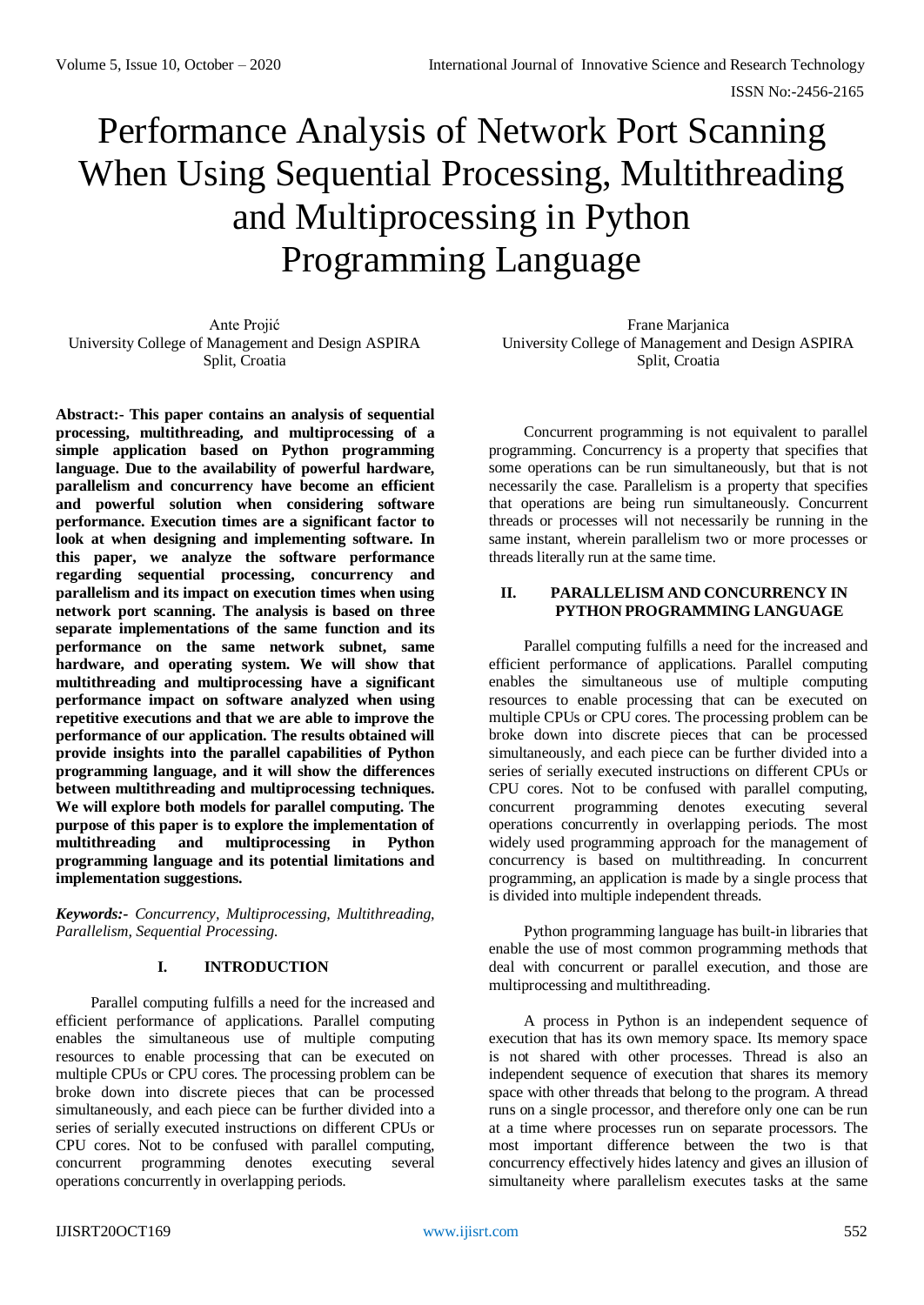ISSN No:-2456-2165

time. Threads allow dividing the main control flow of a program into multiple concurrently running control streams. Threads allow the creation of concurrent pieces of the program where each piece accesses the same memory space and variables. In contrast, processes have their own memory space and resources. Also, starting threads is computationally less expensive and requires fewer resources than starting processes.

Concurrency and parallelism can be of extreme significance for the performance of software programs, especially those that are CPU and I/O heavy. For example, I/O operations cause a lot of delays in execution due to frequent waits from an external resource like a network.

This paper will demonstrate the impact of sequential and concurrent executions on a port scanning program, and how performance changes with different parameters. Since port scanning spends most of its time waiting for a network request to complete, we can implement concurrency so that in those times that is spent on waiting for another task to complete another task runs.

## **III. IMPLEMENTING PORT SCANNING IN PYTHON**

Our experiment with serial, concurrent and parallel execution is based on a program developed in Python (Python v2.7.5) which implements the basic functionality of port scanning on a single host. For port scanning, we are using socket library in Python. Determinating if the port is open is done via socket.connect\_ex(address) function where the return error indicator of 0 means that the port is open and connection has been successfully established. Socket global timeout is defined by using the function socket. Set default timeout(timeout) where it is set at 0.5 seconds. Queue library is used for safely exchanging information between threads. There are three main functions in which is port scanning implemented. Function serial\_port\_scanner() implements basic serial execution where all port scans are done sequentially. Function multithreading\_port\_scanner() implements concurrent execution via multithreading by using Python built-in threading library. User can specify the number of threads which will be spawned. Function multiproccesing\_port\_scanner() implements parallel execution via multiprocessing by using Python built-in multiprocessing library.

```
A. Source code for application
```
#########################################

|                  | # port_scanning.py                      | # |  |   | #  |
|------------------|-----------------------------------------|---|--|---|----|
| Ante Projić<br># |                                         |   |  |   |    |
|                  | # PERFORMANCE ANALYSIS OF NETWORK       |   |  |   | ## |
|                  | PORT SCANNING WHEN USING SEQUENTIAL # # |   |  |   |    |
|                  | PROCESSING, MULTITHREADING AND          |   |  |   | #  |
|                  | MULTIPROCESSING IN PYTHON               |   |  | # |    |
| #                | PROGRAMMING LANGUAGE                    |   |  |   | #  |
| #                |                                         |   |  | # |    |
|                  |                                         |   |  |   |    |

#########################################

**import** datetime**,** socket**,** time**,** sys**,** threading**,** Queue**,** multiprocessing

**def** port\_scanner**(**PortNumber**):**

```
 tcp_sock = socket.socket(socket.AF_INET,
socket.SOCK_STREAM)
   result = tcp_sock.connect_ex((targetIP, PortNumber))
  \textbf{if} result \textbf{=} 0:
     return PortNumber
   tcp_sock.close()
```
**def** host\_info**():**

 host\_name **=** socket**.**gethostname**()** ip\_address **=** socket**.**gethostbyname**(**host\_name**) print** "Program is run on this host:" **print** "Hostname: %s" % host name **print** "IP address: %s" % ip\_address **print** "Timestamp:" **print** datetime**.**datetime**.**now**()**

### **def** get\_target\_host**():**

 **print** "---------------------------------------------------------" **print** "Enter FQDN host address for scanning:" target **=** raw\_input**(**">> "**)** targetIP **=** socket**.**gethostbyname**(**target**) print** "Scanning host %s, IP address: %s" **% (**target**,** targetIP**) print** "Enter port range:" start = raw input("Start port >> ") end = raw input("End port  $>>$ ") **return [**start**,** end**,** targetIP**];**

### **def** threader**():**

```
 while True:
  worker = q.get() result_mt.append(port_scanner(worker))
   q.task_done()
```
**def** pool\_handler**(**ports**,** number\_of\_processes**):**

```
 pool =
```
multiprocessing**.**Pool**(**processes**=**number\_of\_processes**)** pool**.map(**port\_scanner**,** ports**)**

#### **def** serial\_port\_scanner**():**

```
 print "SERIAL Port scan starting!!!"
start time = time.time()result se = \Pi
```
 **for** PortNumber **in** ports**:** result\_se**.**append**(**port\_scanner**(**PortNumber**)) for** port **in** result\_se**: if** port **== None: pass else: print** "##Port %d is OPEN##" **%** port

 elapsed\_time **=** time**.**time**() -** start\_time **print** "SERIAL Port scan finished!!!"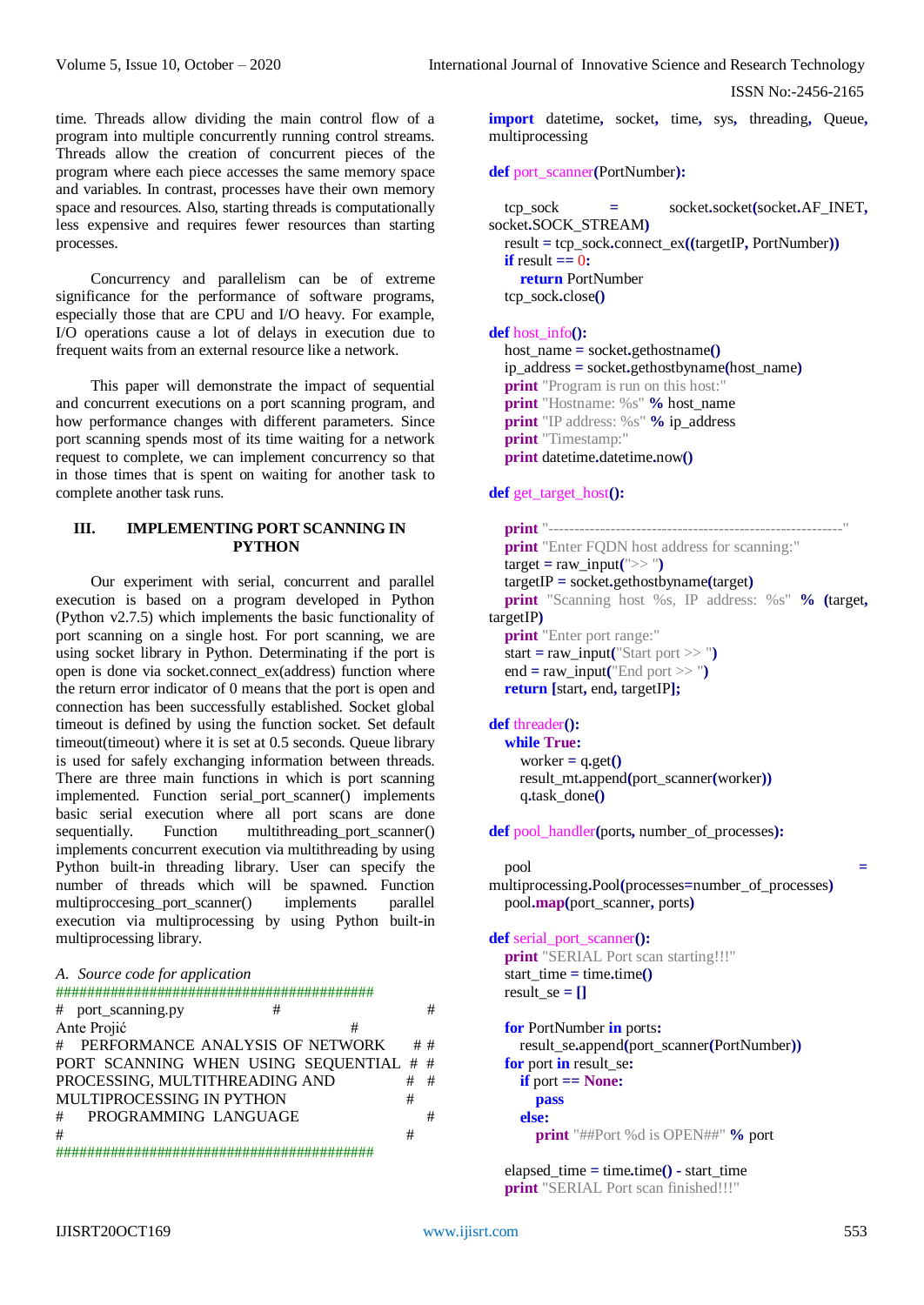ISSN No:-2456-2165

 **print** "Time elapsed for SERIAL execution: %s " **%** elapsed\_time

```
def multithreading_port_scanner():
```

```
 print "MULTITHREADING Port scan starting!!!"
   global q, result_mt
   q = Queue.Queue()
   print "Enter number of threads:"
  number of threads = int(raw input(">> "))
  result mt = \Pistart time = time.time() for x in range(number_of_threads):
     t = threading.Thread(target=threader)
     t.daemon = True
     t.start()
   for worker in ports:
     q.put(worker)
   q.join()
   for port in result_mt:
     if port == None:
        pass
     else:
        print "##Port %d is OPEN##" % port
   elapsed_time = time.time() - start_time
   print "MULTITHREADING Port scan finished!!!"
   print "Time elapsed for MULTITHREADING execution: 
%s " % elapsed_time
```

```
def multiprocessing_port_scanner():
   print "MULTIPROCESSING Port scan starting!!!"
```

```
 host_cpu_count = multiprocessing.cpu_count()
   print "Number of CPUs in this host is %d" %
host_cpu_count
   print "Enter number of proccesses:"
  number_of\_processes = int(raw_input(">>"))start time = time.time() pool =
multiprocessing.Pool(processes=number_of_processes)
```

```
 result_mp = pool.map(port_scanner, scanlist)
 for port in result_mp:
   if port == None:
      pass
   else:
```

```
 print "##Port %d is OPEN##" % port
   elapsed_time = time.time() - start_time 
   print "MULTIPROCESSING Port scan finished!!!"
   print "Time elapsed for MULTIPROCESSING 
execution: %s " % elapsed_time
if __name__ == ' __main____':
   socket.setdefaulttimeout(0.5)
   target_variables = []
```

```
\text{scanlist} = \Pihost info()
   target_variables = get_target_host()
   ports = range(int(target_variables[0]),
int(target \ variable s[1]) + 1) targetIP = target_variables[2]
```

```
 for x in ports:
   scanlist.append(x)
```

```
 try:
```

```
 serial_port_scanner()
 print "-------------------------------------------------------
\ln
```

```
 multithreading_port_scanner()
 print "-------------------------------------------------------
```

```
\ln"
```

```
 multiprocessing_port_scanner()
 except KeyboardInterrupt:
  print "You pressed Ctrl+C. Exiting program."
   sys.exit()
```
*B. Performance with serial, concurrent and parallel implementations*

The application was run on a Linux host (Red Hat Enterprise Linux Server release 7.5 (Maipo)) with 4 CPUs. Port scanning was done on a remote host with a total of 28 ports in listening state. The host was scanned for 1 port, 10 ports, 100 ports, 1024 ports, and all 65535 ports respectively. Every iteration of scanning was using serial, multithreading and multiprocessing techniques. Full results from the experiment are available in the table below.

|                                                   | Execution time on 1 |                          |                          |                   |  |
|---------------------------------------------------|---------------------|--------------------------|--------------------------|-------------------|--|
|                                                   |                     | <b>Execution</b> time on | <b>Execution</b> time on | Execution time on |  |
|                                                   | port                | 100 ports                | 1024 ports               | 65535 ports       |  |
| Serial                                            | 0.003sec            | $0.33$ sec               | 3.48sec                  | 218.74 sec        |  |
| Multithreading with 10 threads                    | $0.008$ sec         | $0.04$ sec               | $0.38$ sec               | $22.51$ sec       |  |
| <i>Multiprocessing</i><br>with<br>10 <sup>1</sup> | $0.039$ sec         | $0.07$ sec               | $0.37$ sec               | 21.57 sec         |  |
| processes                                         |                     |                          |                          |                   |  |
| Multithreading with 100 threads                   | $0.029$ sec         | $0.06$ sec               | 0.31sec                  | 17.81sec          |  |
| Multiprocessing<br>with 100                       | $0.33$ sec          | $0.40$ sec               | $1.60$ sec               | 71.97sec          |  |
| processes                                         |                     |                          |                          |                   |  |
| Multithreading with 200 threads                   | $0.05$ sec          | $0.09$ sec               | $0.32$ sec               | 18.07sec          |  |
| <i>200</i><br><i>Multiprocessing</i><br>with      | $0.91$ sec          | $1.10$ sec               | $2.38$ sec               | 61.29 sec         |  |
| processes                                         |                     |                          |                          |                   |  |

a. Execution times